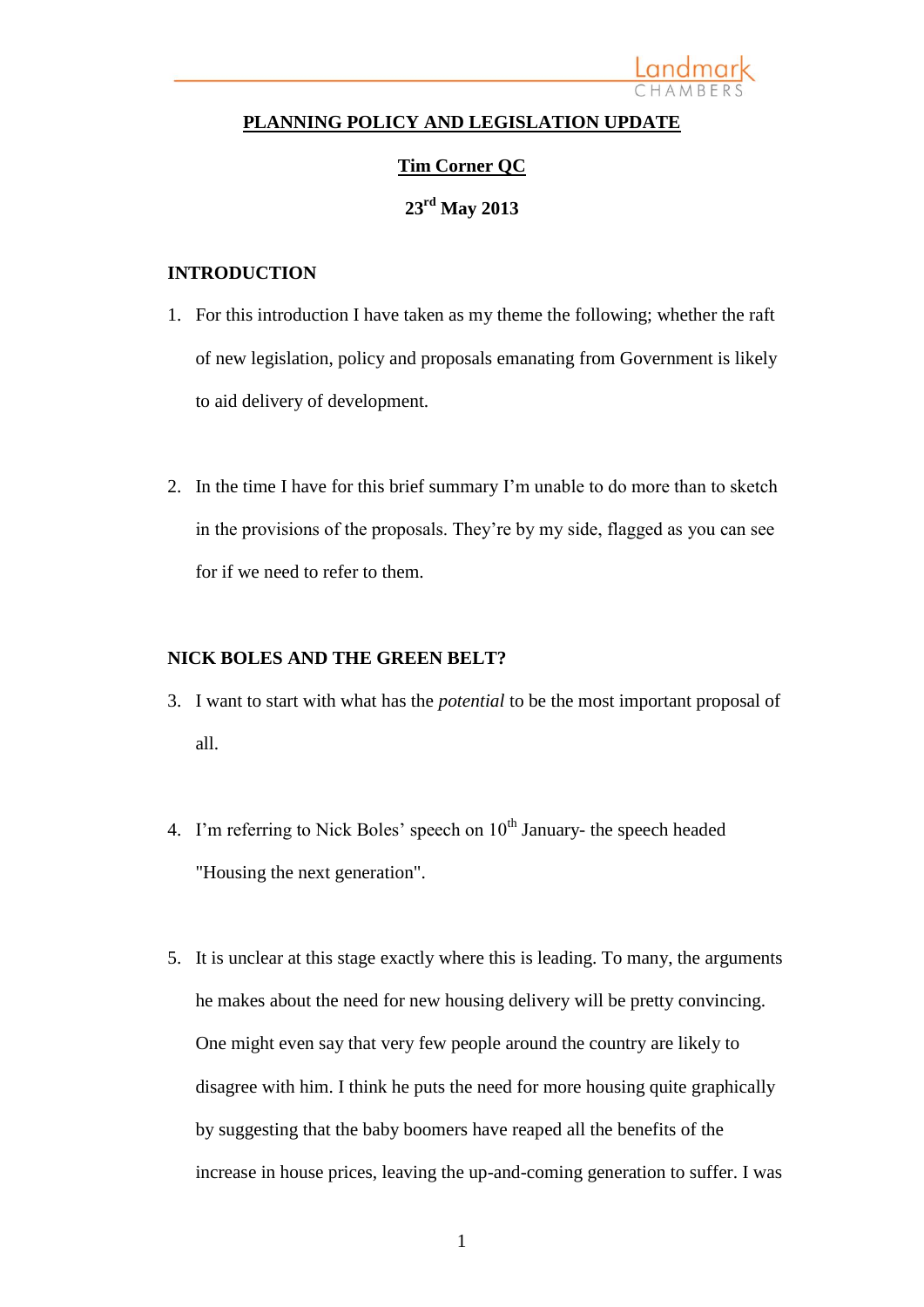struck by his point that in Germany real house prices have remained constant since 2000, which is hardly the case here, even out of London where house prices have fallen recently. I was also struck by his reference to the situation in our nearest neighbours, where he states that during what he happily describes as the "Noughties", the Netherlands built 4.4 new homes for every thousand inhabitants, France built 5.6, and we built 2.9.

- 6. So what is he advocating? I am not wholly clear. He says that we're going to have to build on previously undeveloped land. He says he's no intention to be the hammer of the green belt, but that local authorities will have to produce "credible plans to meet local housing need", or they'll find that the "presumption in favour of sustainable development will trump local decisions."
- 7. But what will be behind this, by way of guidance? Without central targets contained in an RSS, I can't help thinking that Councils will still have very wide discretion as to how they define local housing need and the extent of it, and I can't help thinking that if they get their arithmetic right, an inspector will find it hard to criticise.
- 8. In the vacuum left by RSS figures, local authorities, developers and planning firms are having to come up with their own ways of assessing housing needs into the future. At this stage I'll offer a free plug to the planning firm Nathaniel Lichfield, who have produced a model which looks at natural increase in population, migration trends, economic development trends and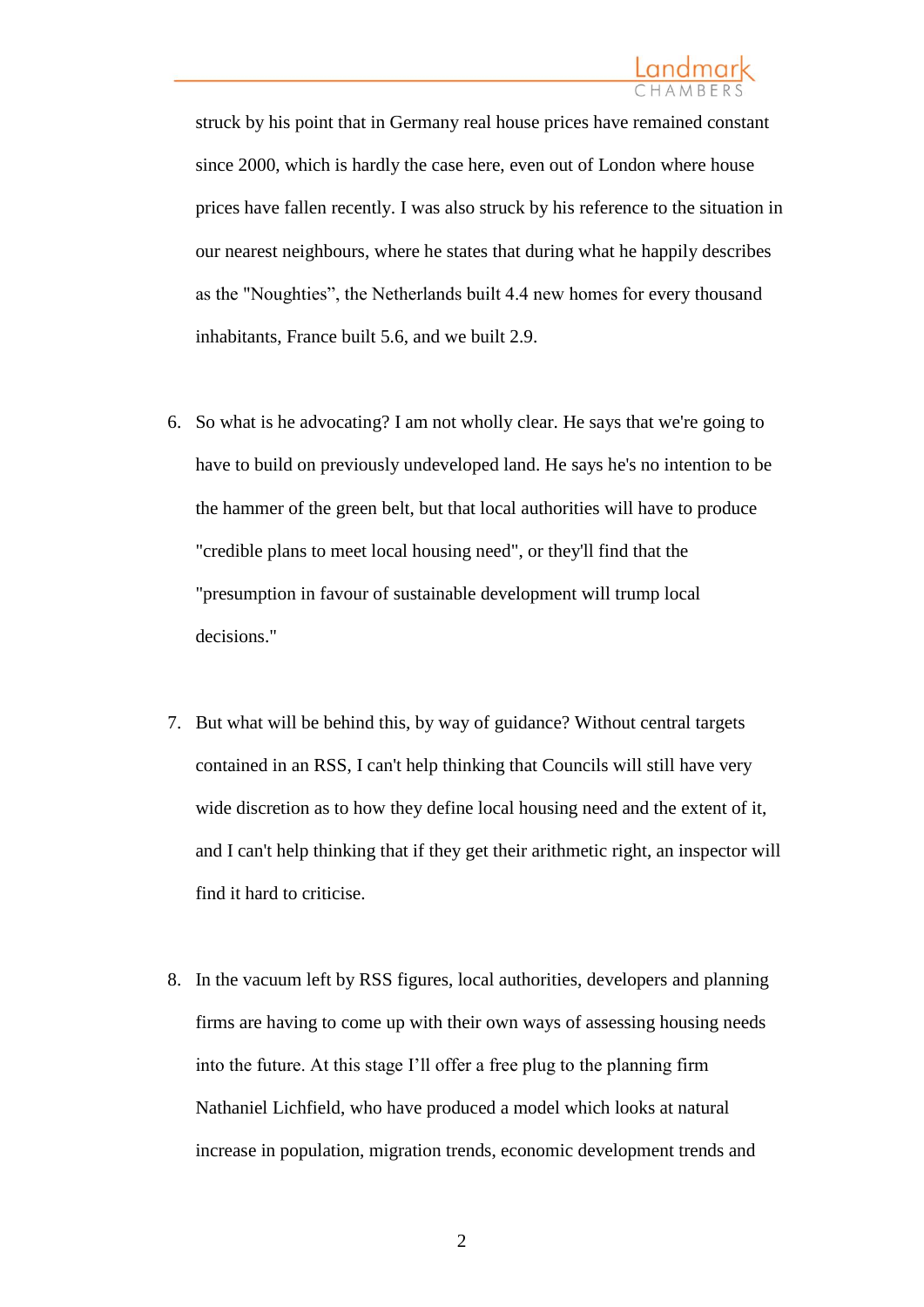other matters. Their approach has been accepted by a number of local authorities. There are, of course, other models and methods emanating from various quarters. All of this creativity may produce the increase in housing completions that the Government is seeking. But it may not. At present, it seems to me, we have no idea.

- 9. Boles might say that what will drive councils to decide that local housing needs are more substantial than they might otherwise accept, would be local incentives and neighbourhood planning. He has announced that neighbourhoods which accept new development will receive 15% of the proceeds of the community infrastructure levy (up to a maximum of hundred pounds per household) and that if a neighbourhood approves a neighbourhood plan it will get 25%, with no limit. Here is how you fund your municipal swimming pool or community shop.
- 10. Will that be enough to motivate local authorities to provide realistically and their plans for true housing need? And what policy is in place to ensure the housing is built in the right place from the point of view of overall planning policy? Then again, what does the "duty to co-operate" really mean, and how can it be proved that a local authority has not fulfilled the duty? I would be interested in your view.
- 11. Personally, I doubt that the words of the Minister will lead anywhere in the absence of new policy guidance backing this commitment to more housing development, or, perhaps, the revival of central targets.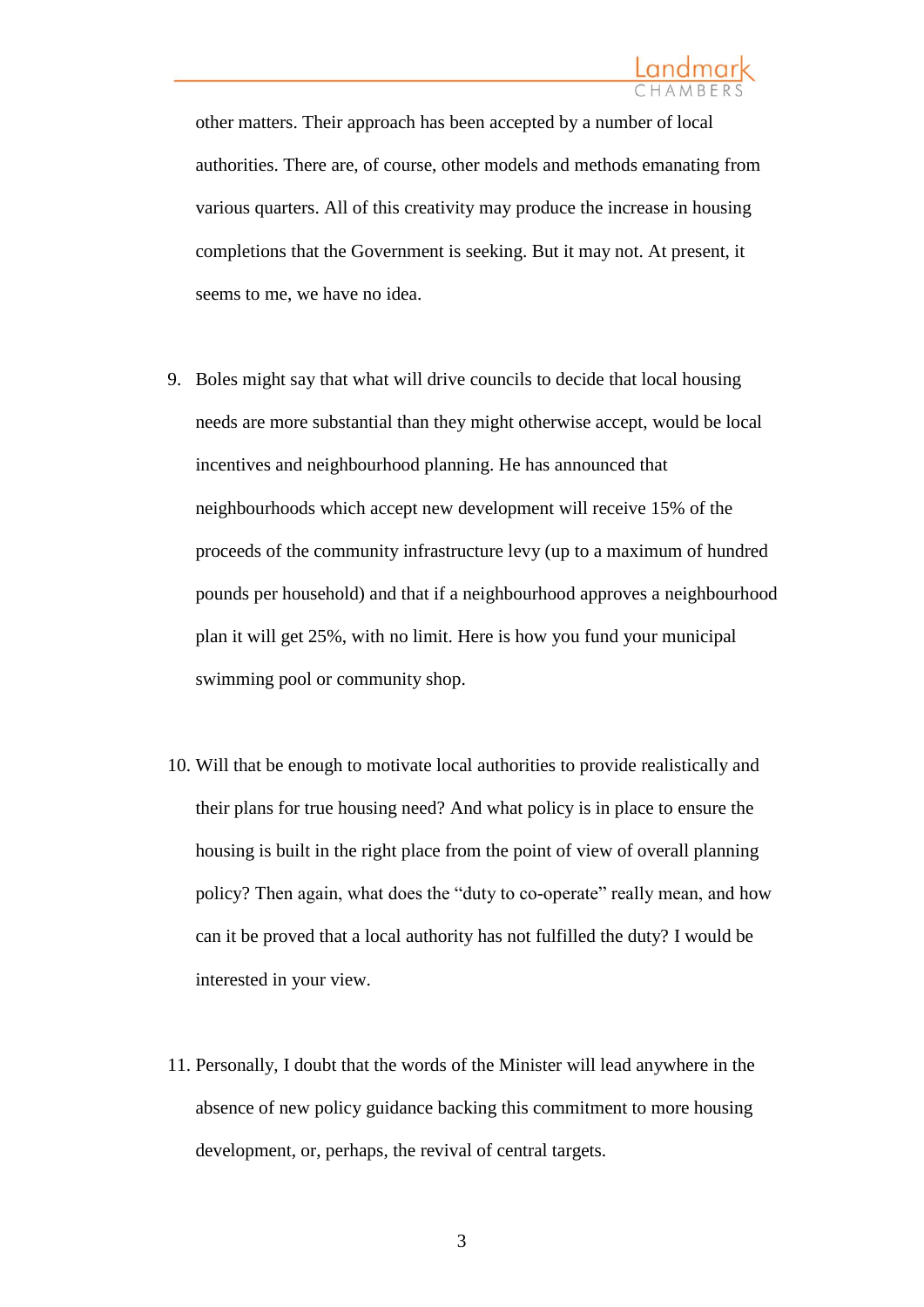#### **PLANNING POLICY**

12. Some of what government is currently proposing seems eminently sensible to me, even if it is hard to see that it will necessarily increase delivery. A major example, to my mind, is the review of planning practice guidance following Matthew Taylor's report. I think that Taylor is right to point out the mess that is existing policy guidance. It is truly extraordinary that even after the NPPF has been put in place, with its own substantial reduction in the number of separate policy documents, there is still in existence, according to Taylor more than 200 documents of existing DCLG guidance, with over 7000 pages. Not always, but quite frequently, those advising developers and local authorities find it very hard to navigate their way round this raft of guidance, even if they've been involved in the trade for decades, like me. It must make sound sense to do as Taylor prescribes. A whole lot of material, such as old chief planning officer's letters and many of the old circulars, can simply be withdrawn.

<u>Landmark</u>

- 13. Before I continue, it is perhaps worth remarking that the simplification of policy in the NPPF may lead to more, rather than fewer, disputes. For example, now PPG 24 (noise) has been withdrawn, what standards in that regard should we apply to new development?
- 14. One particular example on which Taylor alights is guidance from the Planning Inspectorate. Taylor recommends that Inspectorate guidance is incorporated into the new single coherent guidance resource, and the Government has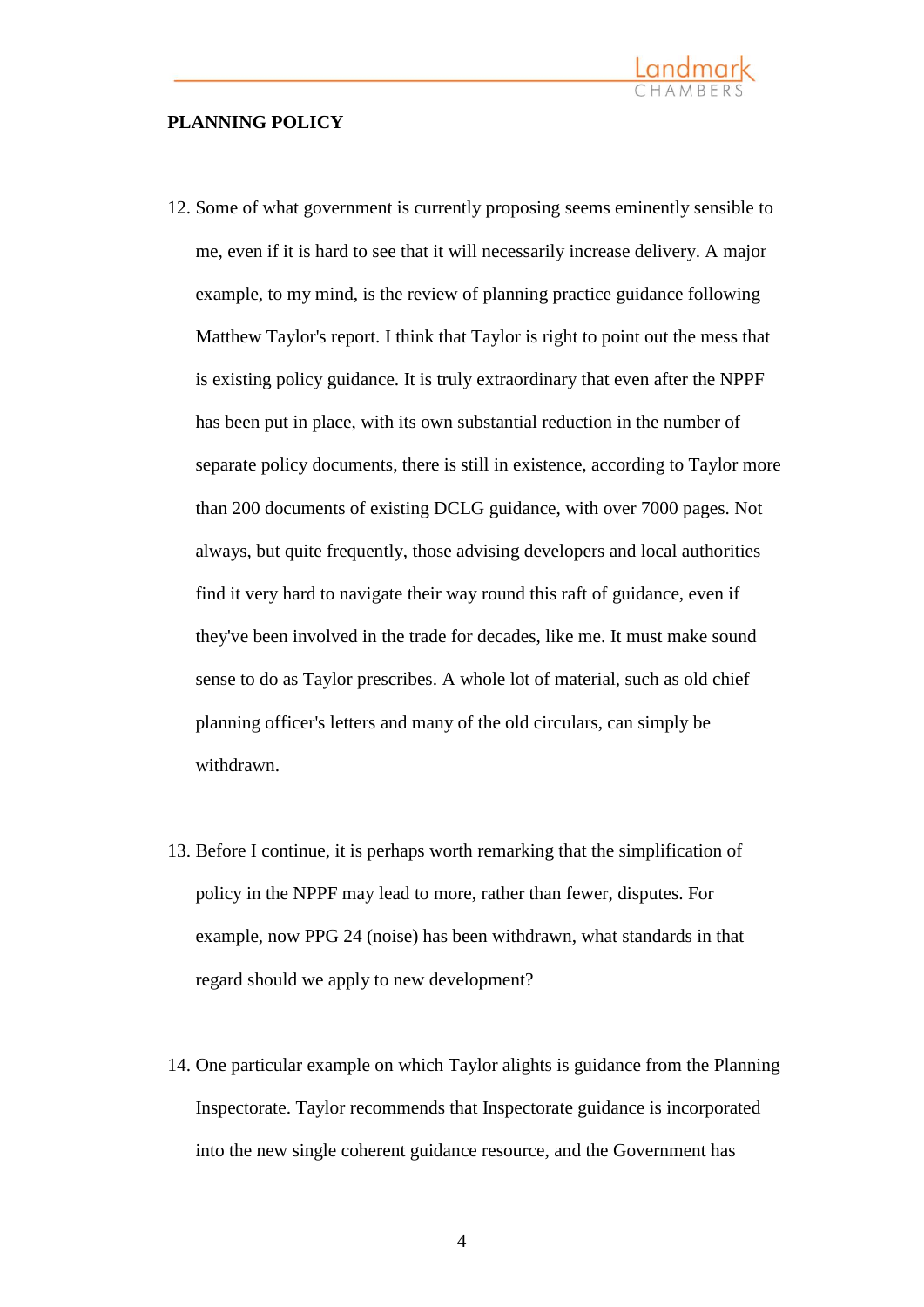proposed in its review of planning appeal procedures that there should be a single streamlined clear procedural notes on appeals (paragraph 57). The consultation paper points out that the Inspectorate has issued no fewer than 17 good practice advice notes. This is something that has arisen only in the last few years, and when I was Chairman of the Planning Bar, I complained to the Inspectorate about it, for two reasons; (a) because at least some of the guidance was issued without proper consultation and (b), once it had been issued, it was difficult even for an expert to find. So I would welcome the existence of one document only.

15. Before I leave the Taylor report and its recommendations, let me mention two proposals it makes about the issue of new guidance (see paragraph 18). To begin with, it recommends updating the Strategic Housing Market Assessment (SHMA) guidance, and the Strategic Housing Land Availability Assessment (SHLAA) guidance. Some developers I know would welcome that very much. Another aspect on which new guidance is recommended is guidance about "viability". My own view is that this could only help. There is still a good deal of confusion around about how you assess viability, perhaps particularly in the context of the ability of a development to afford infrastructure contributions and affordable housing. For example, what is Existing Use Value? If what you have is a green field, is EUV simply green field agricultural value, or should you add some hope value for the hope of policy changing; for example, changing in such a way that the site can be developed, one day, without affordable housing and other contributions? Or is it reasonable to use the price the developer paid instead of EUV? Some well-written guidance might have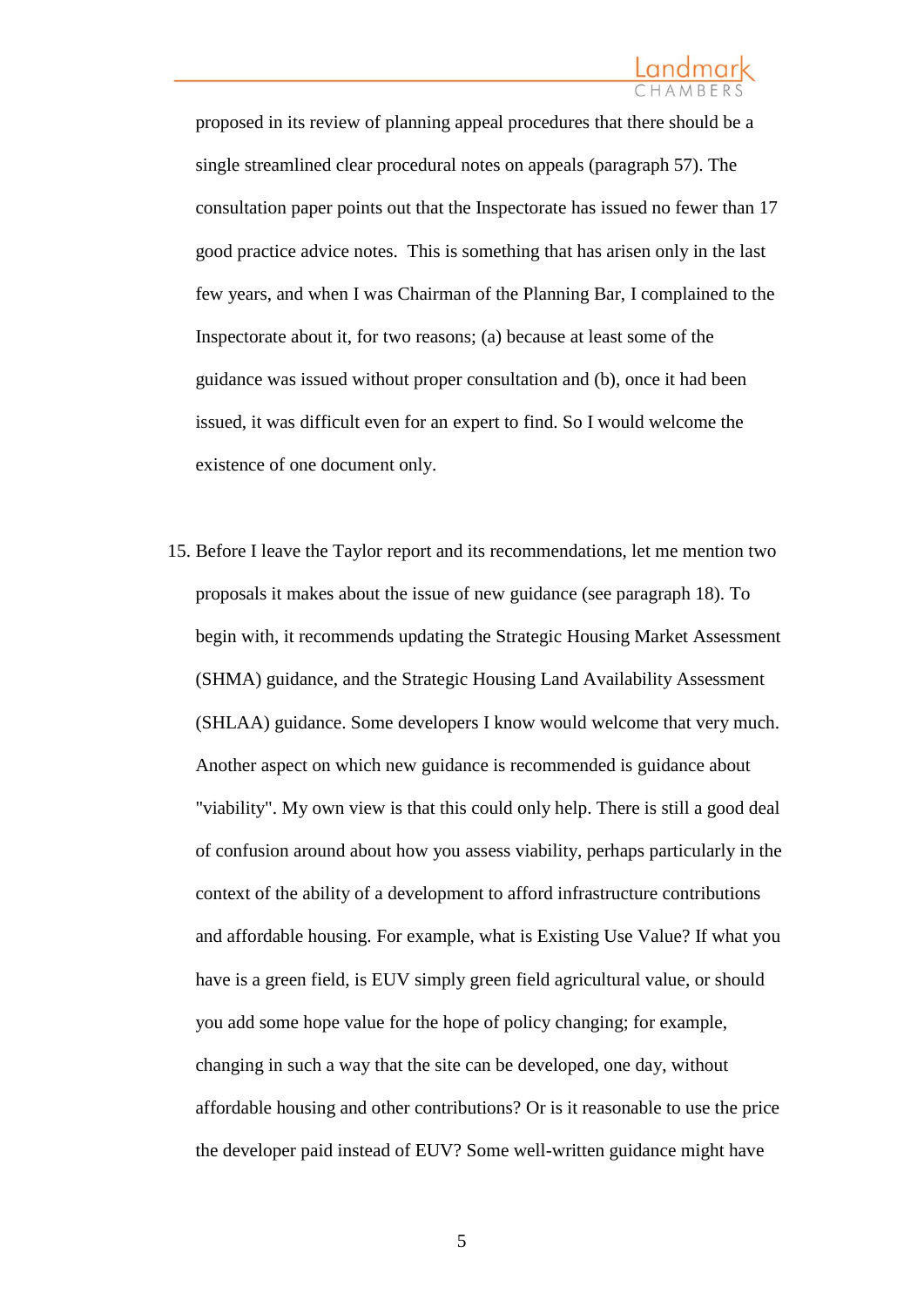the kind of benefits that I think have been provided by the retail practice guidance, albeit that I note that Taylor thinks that guidance is too long. I think Taylor is probably wrong about that last point. The retail guidance and refers to a large number of my cases (!)

16. Earlier in the year the Government consulted on taking forward the Taylor Review recommendations. So far as I am aware it has yet to publish a response to that consultation.

#### **STREAMLINING THE PLANNING APPLICATION PROCESS**

17. In January 2013 the Government issued this document. I highlight two proposals. First, it is planned to simplify the DAS process. To begin with, a DAS would be required only for "major development" eg 10 houses or more. Secondly, the information in a DAS wouldn't have to explain the specific design principles and concepts that have been applied to amount, layout, scale, landscaping and appearance. This seems to allow developers to submit applications on a much more "outline" basis than has been the case recently. And it goes along with the recent amendments to the Development Management Procedure Order, removing the requirement for developers to state approximate location of buildings, routes and open spaces if layout is a reserved matter, and to state upper and lower limits for height, width and length of buildings where scale is a reserved matter. Is all this a good thing? To this old lag, yes, I think. Is there anyone here who would oppose it?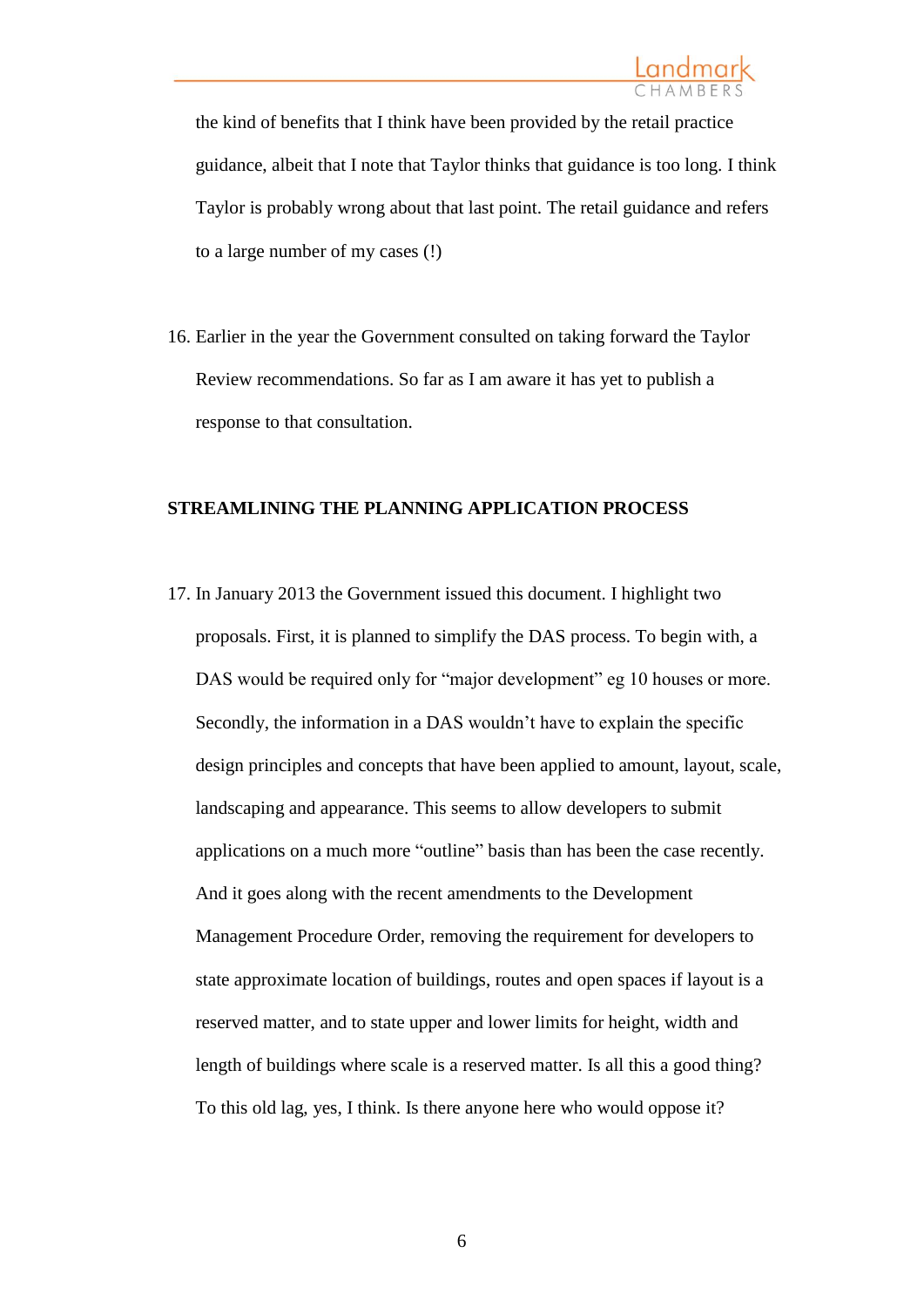- 18. Next, it is proposed to remove the requirement to give reasons for the grant of permission. Again, from my point of view this would be good, because the requirement to give reasons for granting permission has been useful mainly to residents group who want to challenge the permission, and inadequacy of the reasons is just another stick with which to beat the Council.
- 19. The consultation on these proposals is now closed, and the Government website states that Government is now "analysing your responses."

#### **THE GROWTH AND INFRASTRUCTURE ACT**

20. The Growth and Infrastructure Act, which was enacted on  $25<sup>th</sup>$  April 2013, contains several of the Government's new initiatives for enabling development. Some of these seem to me to have the potential for speeding up the process. One example is the option to make planning applications directly to the Secretary of State where he has designated a Council as not proceeding quickly enough with the determination of planning applications. I think the principle of all that is difficult to quarrel with, but how the Planning Inspectorate will cope with the responsibility of processing a planning application from start to finish, I shudder to think. It already has considerable difficulty in coping with its existing workload, and is not always the most flexible organisation! Further, the disadvantage of using this procedure from a developer's point of view is that if the Secretary of State decides the application (in other words, if the Inspectorate does so) there is no appeal.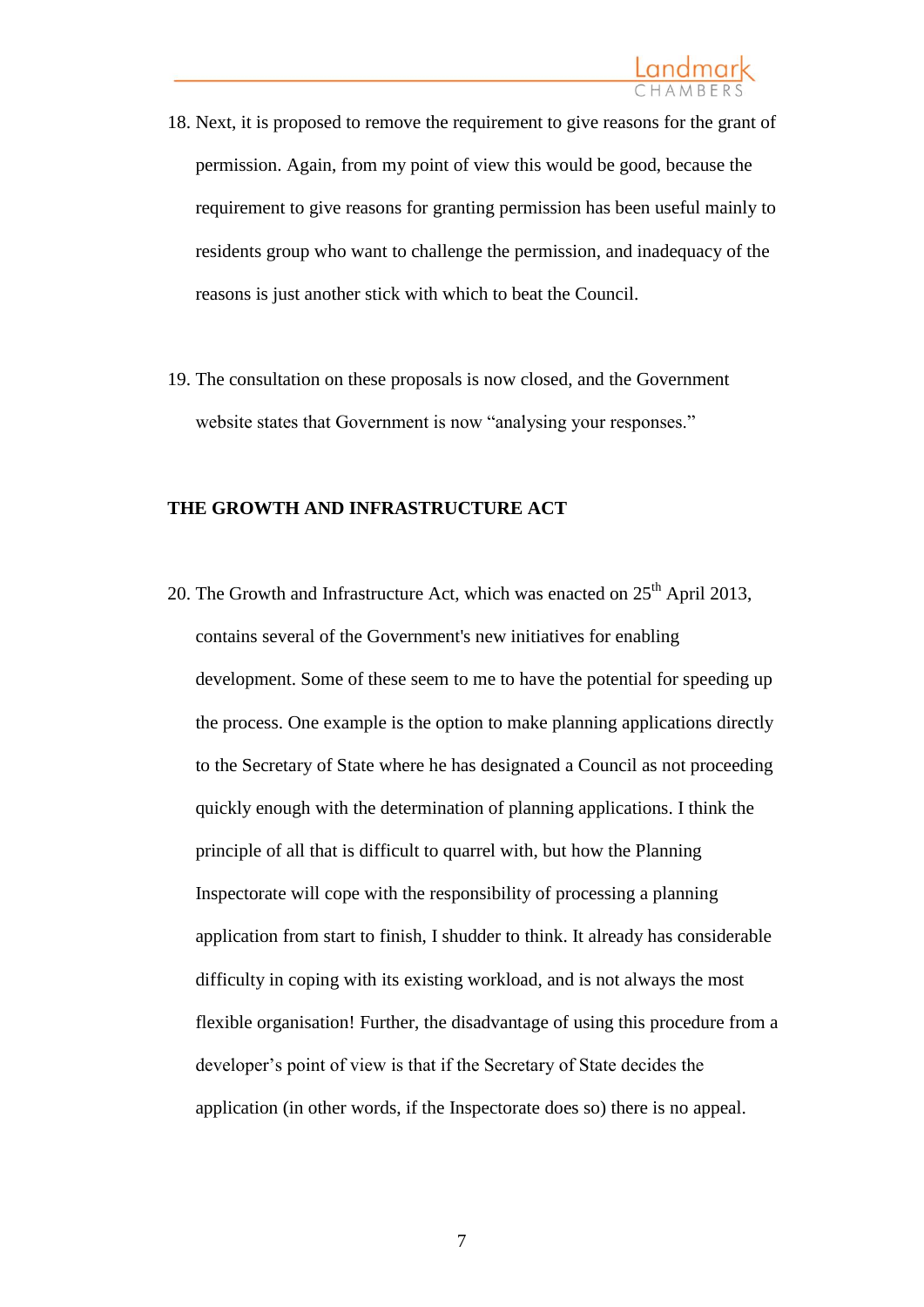- 21. Another major change in the Act is the new proposed section 106BA of the 1990 Act (introduced by section 7 of the Growth and Infrastructure Act) which would allow application for discharge of an affordable housing requirement before the five years that have to expire for applications in respect of other section 106 obligations, with an appeal to the Secretary of State. This seems sensible to me, as a means of tackling the present deadlock that exists for a considerable number of development sites with onerous affordable housing obligations imposed during the boom years.
- 22. You'll no doubt know about the Secretary of State's new panel of "expert planning mediators" whose job is to be to conduct mediations between councils and developers to break the deadlock on infrastructure obligations, in particular affordable housing obligations. How much that mediation opportunity will be used, it is difficult to say. As a piece of anecdotal information, I was appointed to the panel at the beginning of November, and there has been very little call on the Panel's services so far. Last week I received for the first time notification of a mediation for which the services of a Panel member are required.
- 23. I will mention one other proposal in the new Act, which is the ability of owners of land to deposit a statement in the prescribed form, to stop the time running "during which persons have indulged as of right in lawful sports and pastimes on the land to which the statement relates". This provision, at section 15 of the Act, is intended to make it easier for landowners to obtain certainty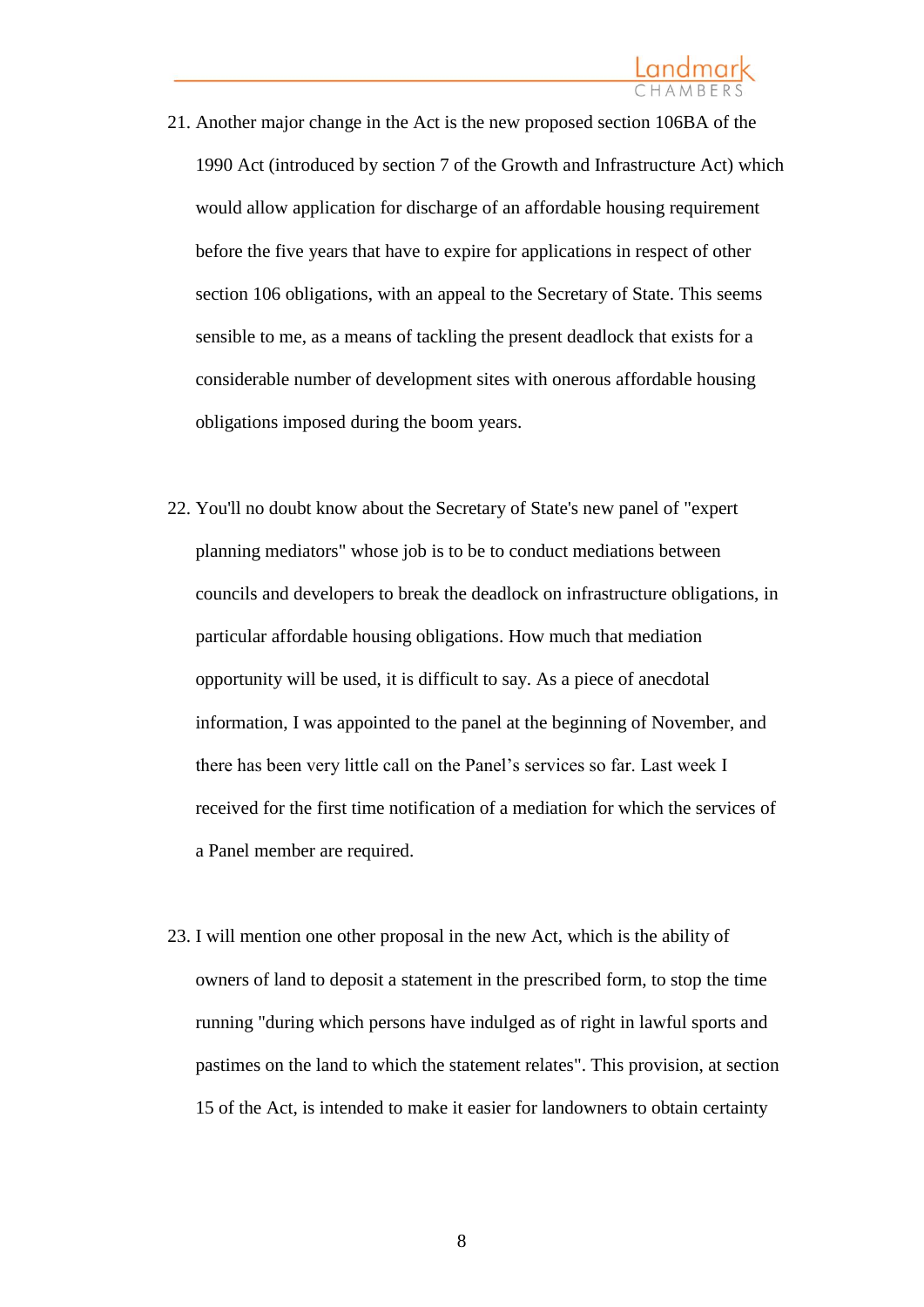that they have stopped the time running for acquisition of town or village green rights.

#### **REVIEW OF PLANNING APPEAL PROCEDURES**

- 24. I now want to turn to the review of planning appeal procedures in relation to which consultation was issued in November 2012. Again, let me mention some of the proposals. Appellants will be required to submit their "full appeal statement" as part of their grounds of appeal on submission of the appeal, and "Only in respect of inquiries will the submission of more detail, in the form of proofs of evidence, be acceptable." (para 25). I can see the point of requiring in effect the Statement of Case at the time the appeal is submitted. But the intention that proofs of evidence will be acceptable only at inquiries might make the *hearing* a less useful tool for appeals. If the Inspectorate continues to force appellants to hearings, their ability to expand their case will be substantially reduced. That seems to me to be a potential curb on delivery of meritorious development, but good for the lawyers as it may lead to there being more inquiries.
- 25. It is also proposed that when submitting an appeal, an appellant should submit a first draft Statement of Common Ground, as well as submitting a more detailed time estimate, specifying the number of witnesses and the length of time they are likely to need to give their evidence (see paragraph 38). Again, although that would be burdensome, it is, it seems to me, hard to object to.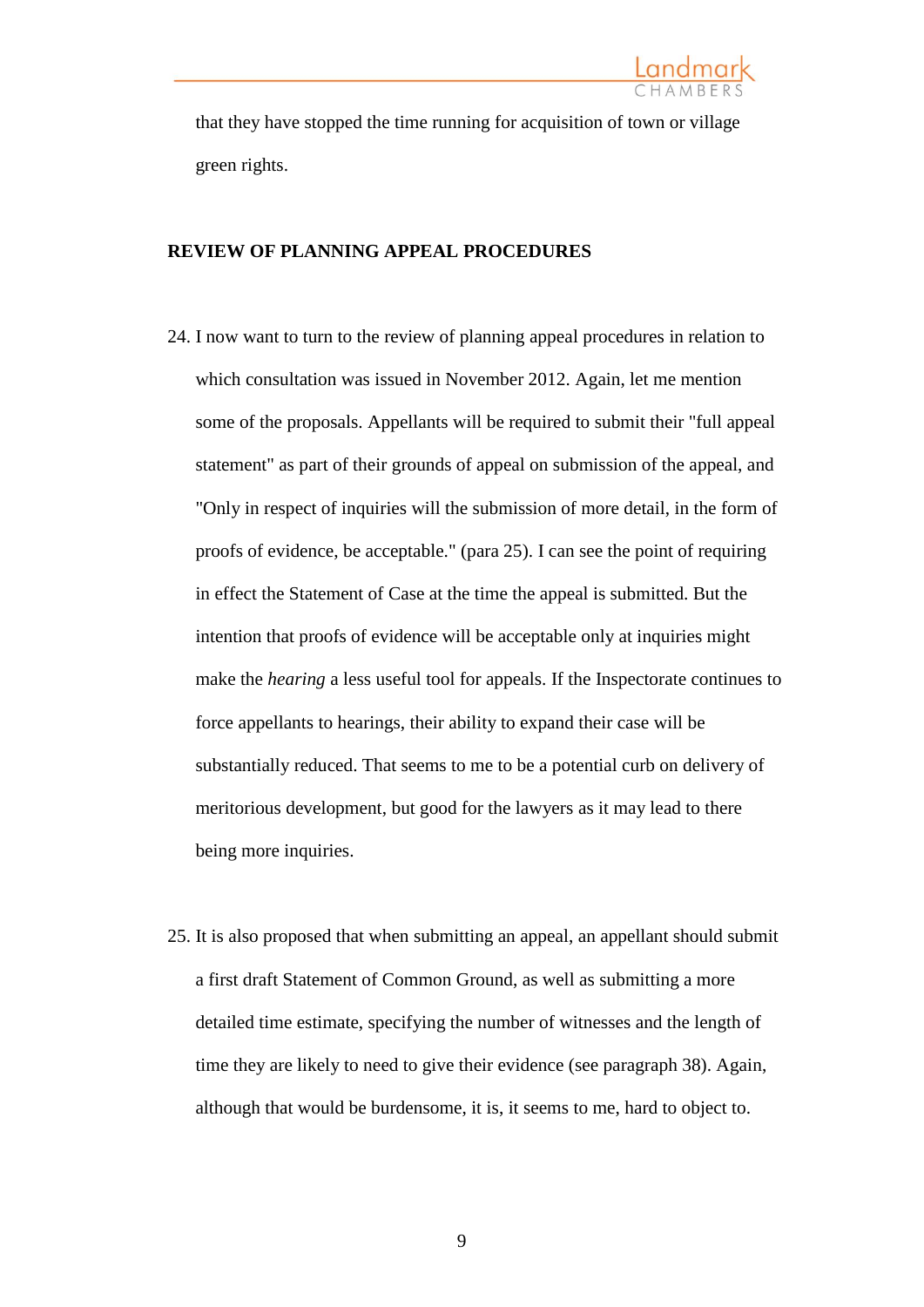### <u>Landmark</u>

- 26. It is proposed to shorten the time between the start of an appeal and the appeal event. I would be interested to hear what you say about that proposal. The lead times for appeal hearings and inquiries have come down so much in the last couple of years that I wonder if appellants and local authorities generally would welcome a further speeding up of the appeal process.
- 27. However, on the other hand there is a sign of welcome flexibility to some extent in these proposals, in that (see paragraph 63) it is proposed to extend the cases to which bespoke timetables will be applied, namely to offer a bespoke timetable to inquiries forecast to last three days or more. That seems to me to be eminently sensible.
- 28. The consultation on these proposals closed in December 2012. The Government is still mulling our responses, so it would seem that the process of speeding up the planning process is not always as speedy as one might wish!
- 29. In another recent consultation, Government proposed to clarify the practice about the performance of statutory consultees at appeals, and the award of costs. Having considered the results of the consultation exercise, Government has now inserted new text in the costs circular, to make clear that inspectors may if asked add statutory consultees as parties to the inquiry, which will draw them into liability for an award of costs if they behave unreasonably. Having myself run planning appeals where the performance of statutory consultees has been less than perfect, I think anything which concentrates their minds on the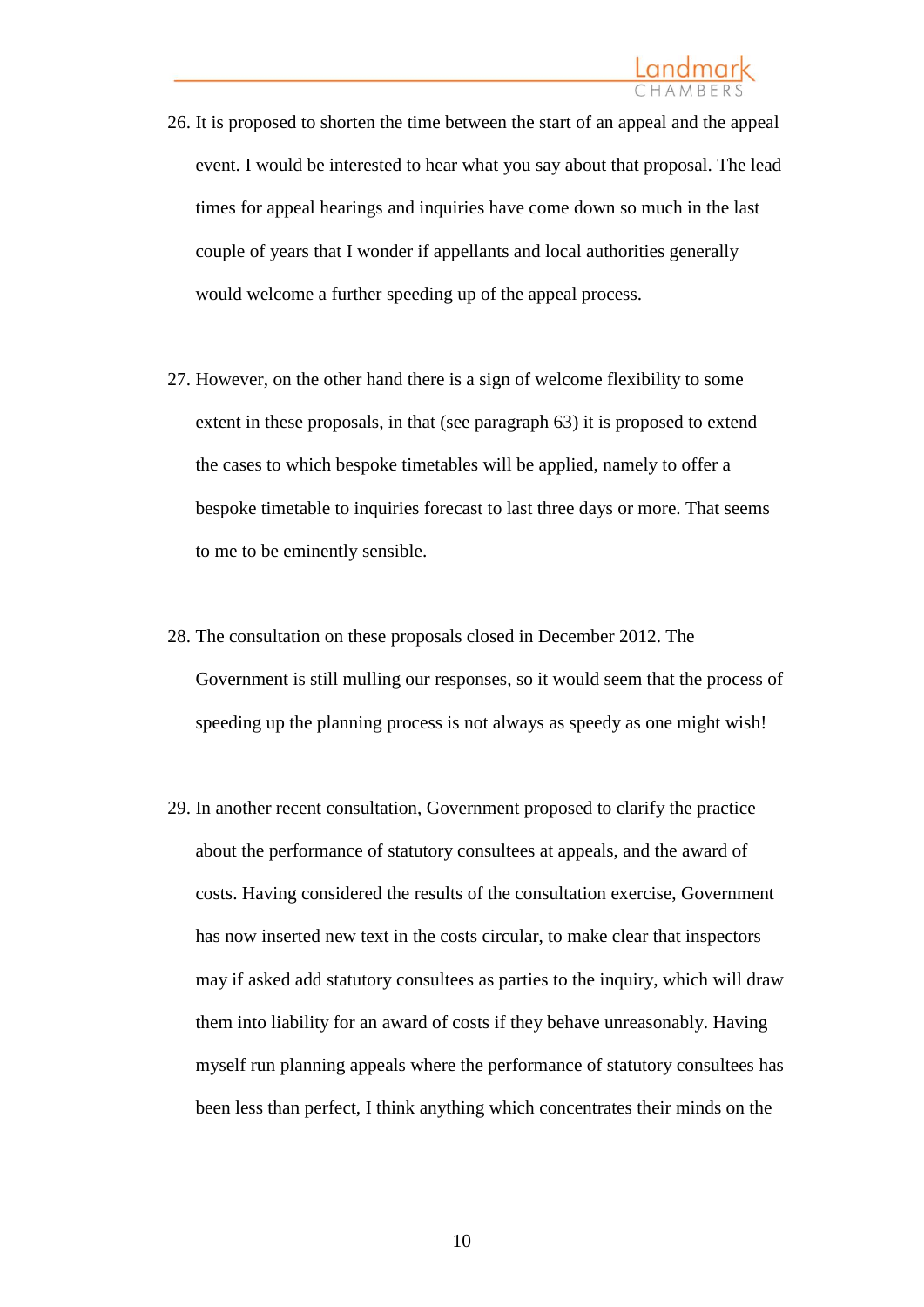need to give cogent advice and then back it up on appeal if necessary will be beneficial to the appeal system generally.

#### **EXTENDING NSIP PROCEDURE**

- 30. I now consider the recent proposals to extend the Nationally Significant Infrastructure Planning regime to business and commercial projects. The proposal is "to help speed up planning decisions for the most complex projects" (para 11); to extend the scope of the Planning Act 2008 so that a wider range of development can be brought within the nationally significant infrastructure planning regime. As I understand the proposals, it is not intended to *force* developers of the relevant business and commercial development into the new regime. It is intended to give them the option. It is not intended that this option should apply to housing or retail, on the basis that provision of housing and retail are seen to be largely the business of local authorities to plan on the basis of local needs, rather than to be planned on a national basis.
- 31. The consultation lasted from November 2012 to January 2013, and Government still has not published its response. I would be interested to know what you think about the proposals. I am not convinced that the experience so far of the NSIP process is that it is enabling development to happen more quickly. Furthermore, I am not convinced that the process will allow adequate scrutiny of proposals, in that cross-examination is only to be allowed where "necessary", with the clear implication that it will not normally be allowed.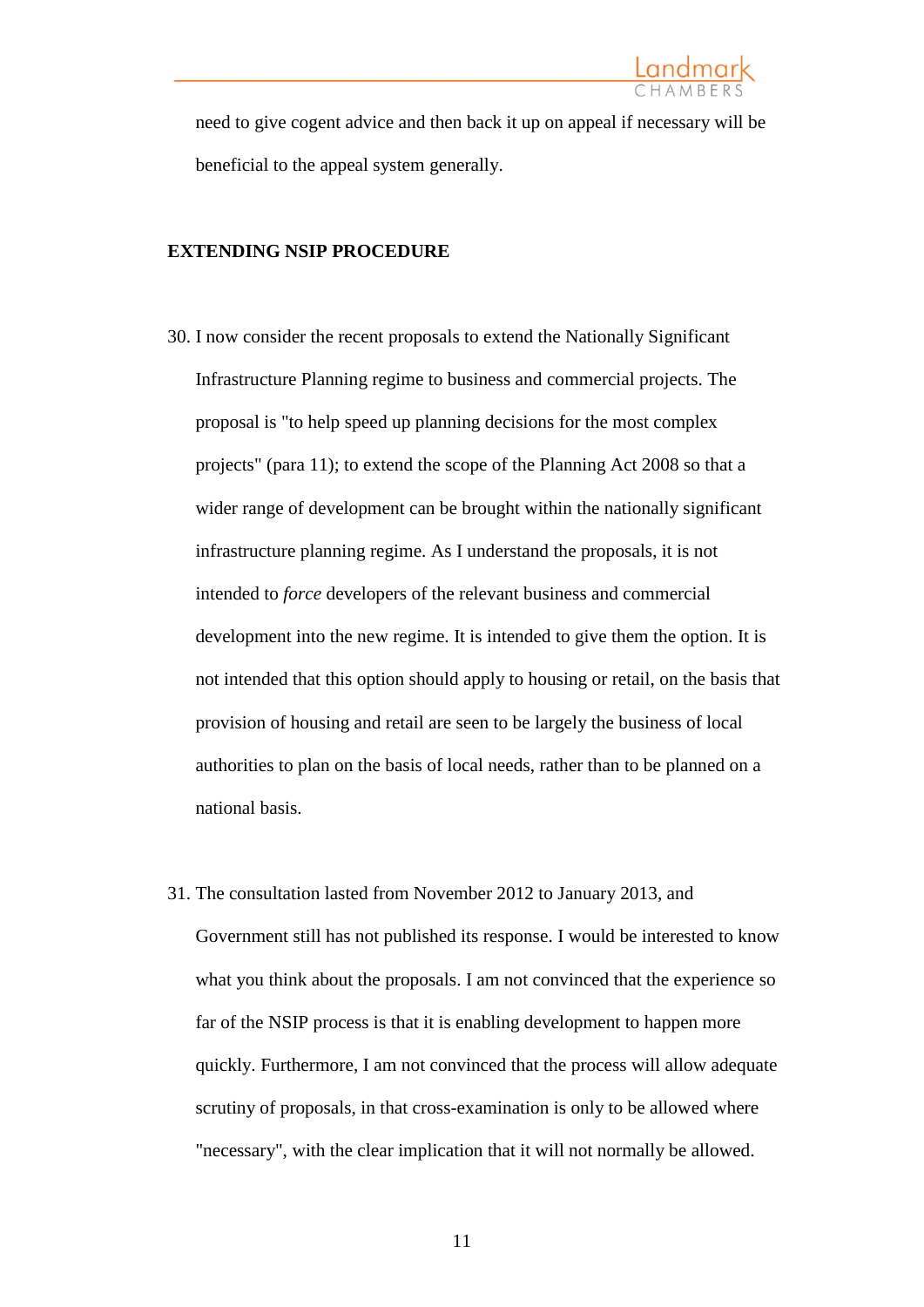- 32. However, subject to those caveats, anything that adds to the options for those responsible for development projects is a potential benefit.
- 33. One further matter. On  $26<sup>th</sup>$  April 2013 Government produced its "Guidance" for the examination of applications for development consent for nationally significant infrastructure projects." One of the important points in it is to make clear (paragraphs 105-107) Government's view that applications for a development consent order can be amended, just like planning applications, provided there has been proper consultation and any EIA requirements are complied with. This is important, as the IPC took a different stance in some early development consent applications, in effect stating that no changes could be made. Clearly, if that were so, the development consent procedure would become absurdly cumbersome. This issue could be important in London, eg for the development consent order process for the new Thames Sewer.
- 34. Lastly, I note that in dealing with procedure at examinations the new Guidance says that where cross examination is allowed the Examining Authority will intervene to stop it becoming "aggressively adversarial"! That is a phrase which I am sure will echo down the years.

#### **COMMUNITY INFRASTRUCTURE LEVY**

35. What if planning permission is likely to forthcoming, but the issue is infrastructure contributions? Community Infrastructure Levy has begun to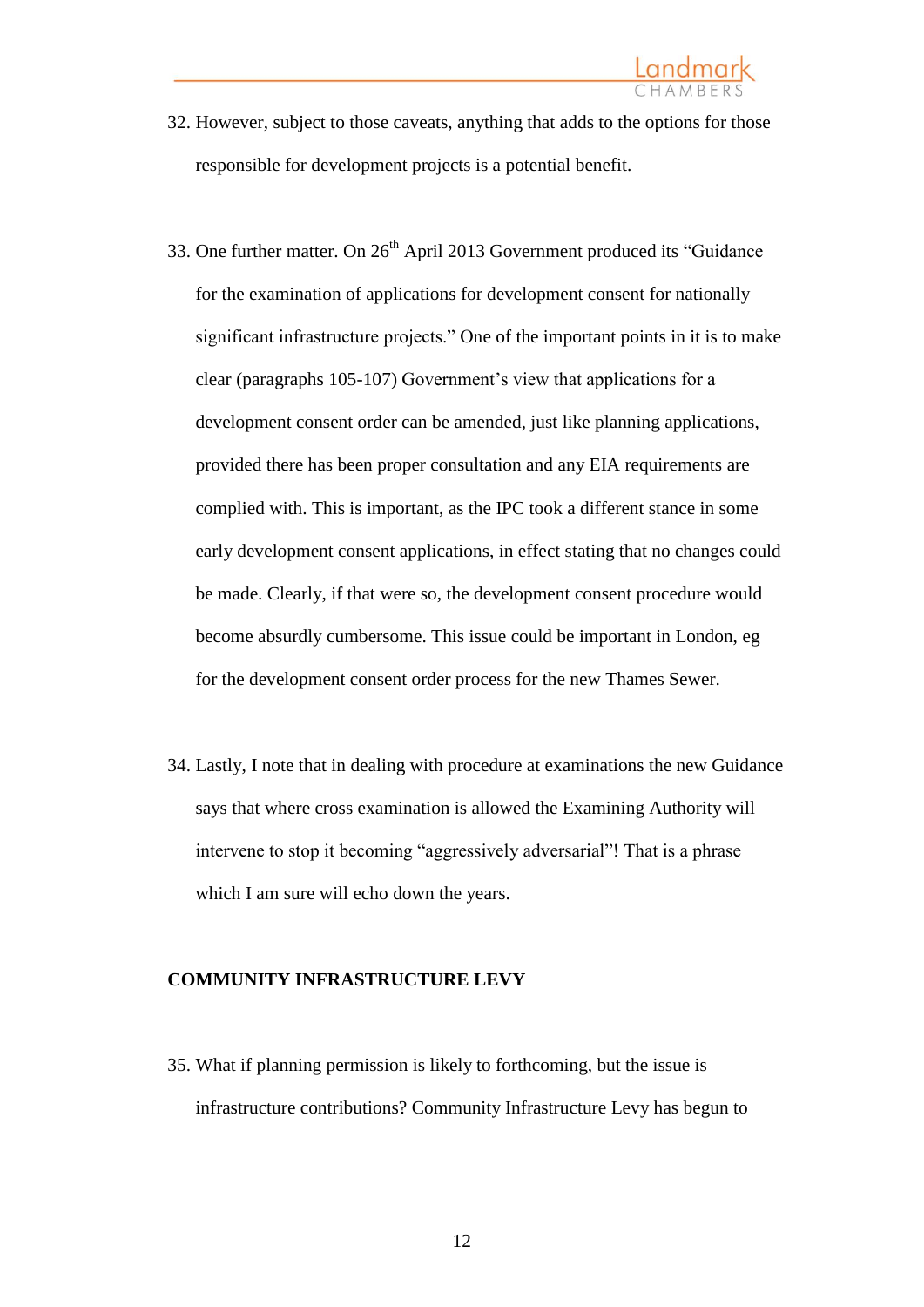bite, and as of March 2013, 10 charging schedules had been adopted with 15 at examination and 53 due to come forward in 2013.

- 36. Experience of how well CIL is working varies. It is, I think, by no means clear that CIL is the answer to all of the problems of the section 106 system. As an example of the difficulties it is likely to cause, some have complained of the rigidity of applying a rate across a district for all types of development. For example, I know of one district which was concerned at the effect of the levy on small retailers, so it exempted all retail development, including large supermarkets, from CIL. In other districts, developers have complained that the burden of CIL on residential development is making schemes unviable.
- 37. In April 2013 Government produced a consultation paper on further reforms to the CIL process. Time for responses runs out next Tuesday. Among the proposals is that the levy will be able to be paid in phases where there is a development planned to come forward in phases, by enabling the developer to treat the scheme as a series of separate chargeable developments.

#### **JUDICIAL REVIEW**

38. Next, what happens when you have, after all the vicissitudes of the planning process, acquired your planning permission. Someone applies for JR! I want to turn to the Government's proposals for reforming judicial review. It is clearly Government's view that at the moment judicial review is a clog on economic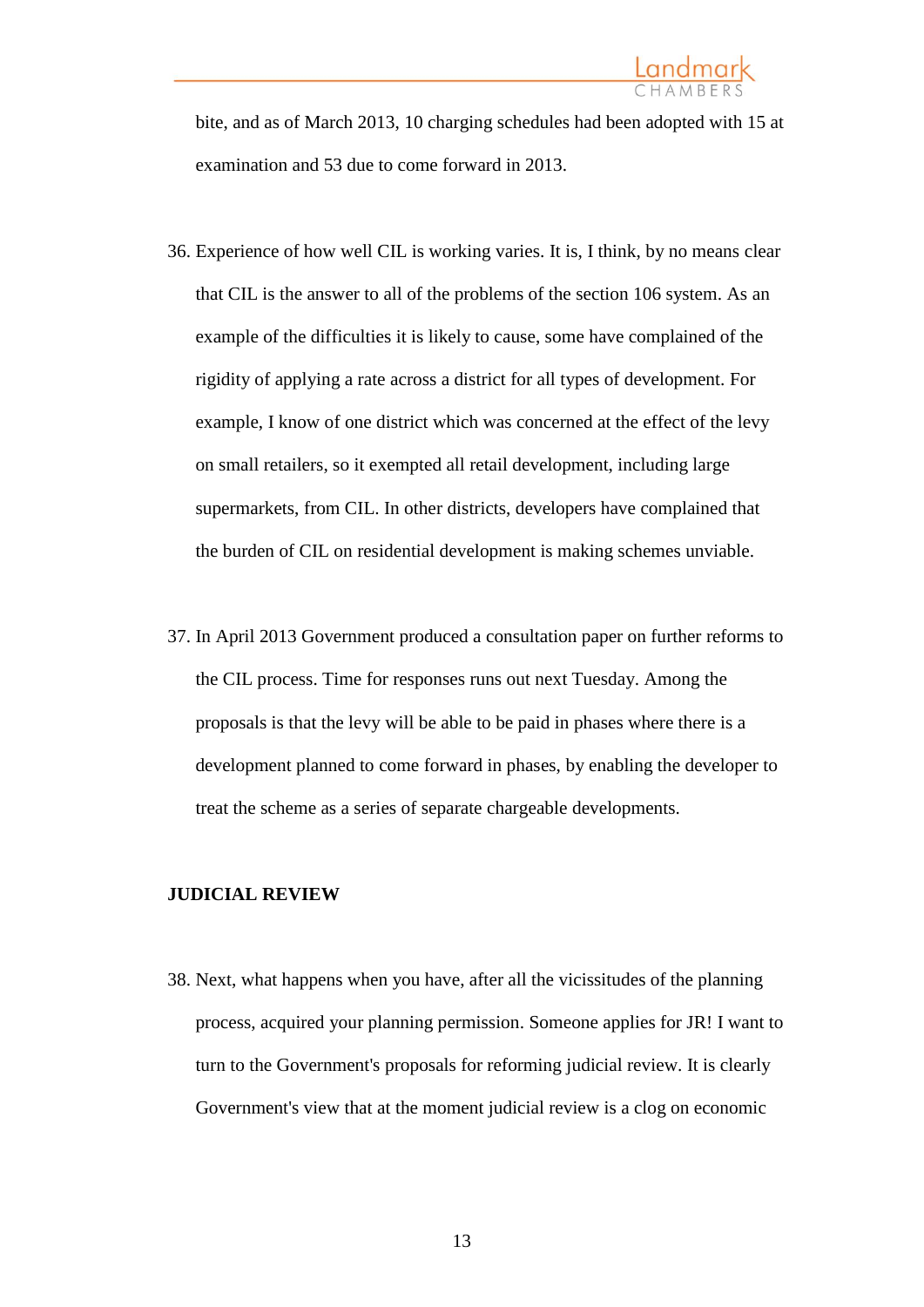development generally. Let me mention the two main changes, as announced by Government in April, and to be brought in shortly.

- 39. Many of the Government's proposals for reform of judicial review have been produced with immigration in mind, because most of the applications for judicial review are about immigration. But specific thought has been given to planning. In particular, it is proposed that instead of the present three-month limit for bringing judicial review cases, the limit should be six weeks, to bring it into line with the present time limits from bringing appeals against Secretary of State decisions. When the proposals first emerged I expressed the preliminary view that this time limit reduction is likely to be welcomed by developers, largely because they will get more certainty about the immunity of their planning permissions to judicial review challenge at an earlier stage. Reading the Government's Response to the Consultation, produced in April, I was surprised that this message did not loom larger in the summary of the consultation responses.
- 40. Nevertheless the Government has decided to proceed with this change, despite very substantial opposition.
- 41. I can see why Government has brought this in. It has become increasingly concerned about regeneration projects held up for years by local opposition, even when they are supported by the local authority. I have recently been involved in one such, in Hackney. A previous planning permission was quashed in 2009 because the Council had not followed the requirements of the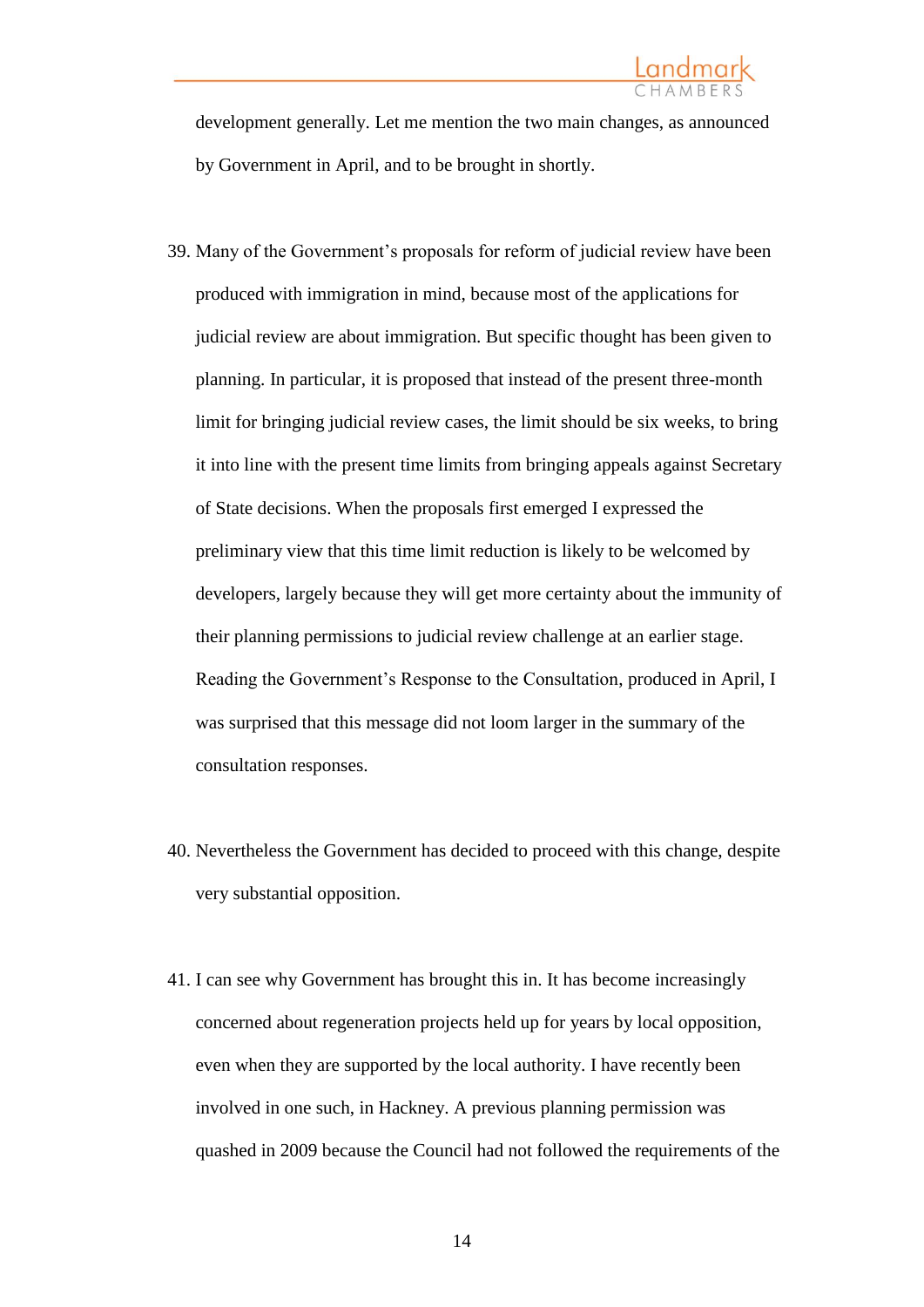### <u>Landmark</u>

Race Relations Act now contained in the Equalities Act. The time since then has been spent in submitting a new application, obtaining permission (2012), and a second set of judicial review proceedings. Those proceedings commenced in mid 2012. Permission was refused on the papers last winter, and in April 2013 we fought off an oral renewal of the permission application before the High Court. The local residents have now gone to the Court of Appeal. Meanwhile, the site lies derelict. I am not seeking here to make a merits point about that particular case, merely to emphasise that the process of challenge takes a long time.

- 42. How much difference the new rule will make, I am not sure. Yes, from the point of view of a developer, or the local authority which has granted permission, there is more certainty at an earlier stage, as the time limit is reduced from three months to six weeks. However, the advantages of that may be reduced by the fact that because of the reduction in time limit, the Government is to dis-apply the rules about Pre-Action Protocols. So Defendants will receive less warning about an imminent challenge than they do now.
- 43. Furthermore, the courts will continue to have the power to extend the time limit to bring an action for judicial review on exceptional grounds. So even at the expiry of the new six week limit, the developer or local authority will not know for sure that it is immune from challenge. Contrast, here, the six week statutory challenges; in those cases the court has no jurisdiction to extend the time limit.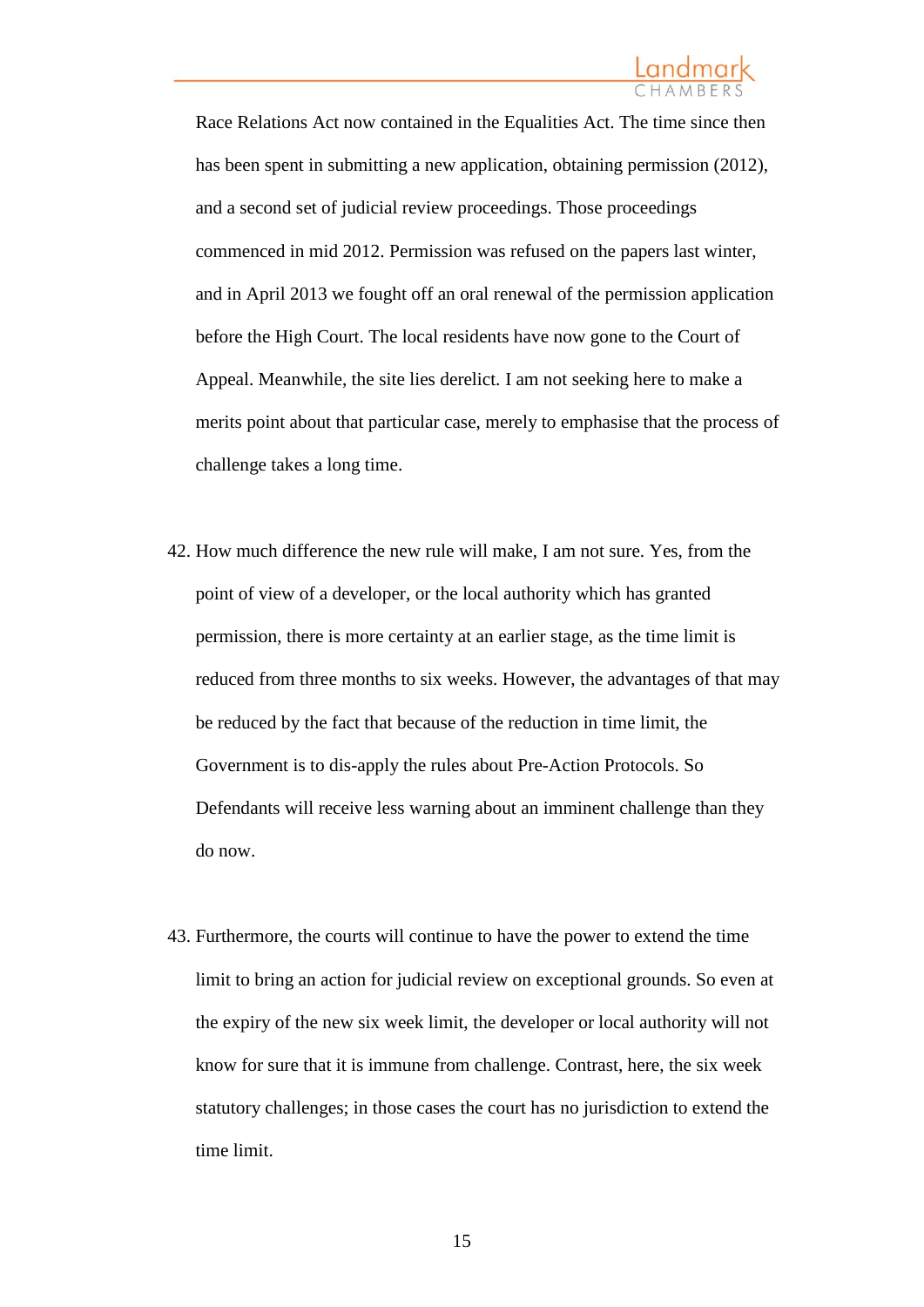### <u>Landmark</u>

- 44. One final point on the new six week time limit. It will not apply to all planning cases. It will apply to challenges to all decisions relating to the grant or refusal of planning permission, and will include such related decisions as a decision by the Secretary of State not to call in a planning application, and challenges to decisions taken by the Secretary of State or local authorities about the EIA requirements. It will not apply to other planning matters, such as challenges to National Policy Statements or Local Plans.
- 45. The second change I wish to mention is removal of the rights to an oral renewal where the judge has considered and refused an application for permission to apply for judicial review on the papers, and he or she has said that the application is totally without merit. The new regime will cut down the opportunities Claimants have for asking the court for permission to seek judicial review. At the moment they have four opportunities. The application is considered by a judge of the High Court on the papers, and then there is the right to oral renewal before the High Court. If permission is refused by the High Court, there is the right to renew the application to the Court of Appeal. In the Court of Appeal the matter is considered on paper by a single judge of that Court, and there may be an oral hearing if he/she decides permission should not be granted.
- 46. The change will cut down oral renewal hearings. If the High Court judge certifies that the claim is wholly without merit, the former right to renew the application orally before the High Court will disappear. There is only a right to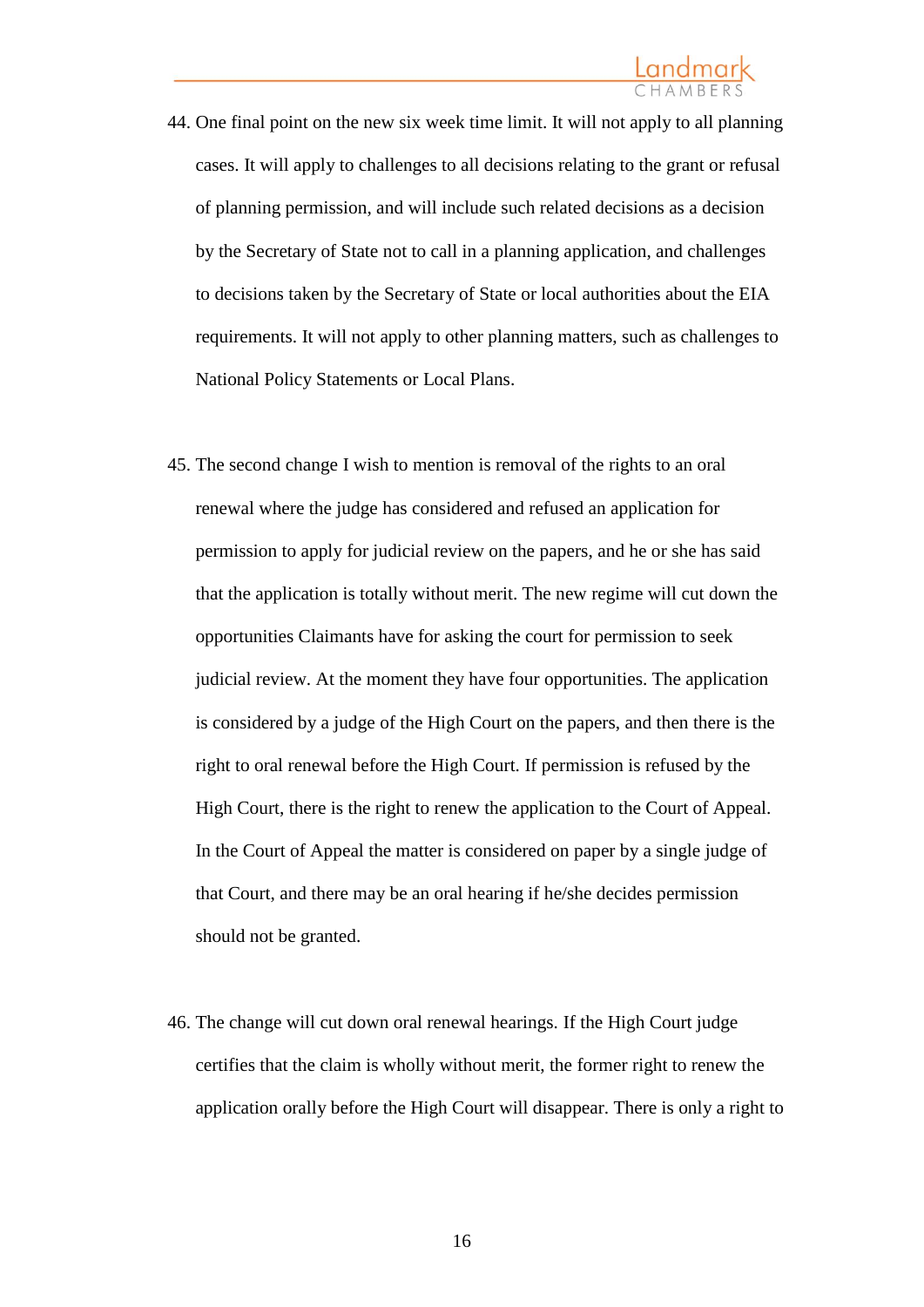apply to the Court of Appeal, and that right is to a consideration on the papers only.

- 47. Clearly, removal of the right to a hearing in such cases might assist delivery of development in cases where a planning permission is being challenged.
- 48. Personally, I think the proposal is justified. However, I sit as a Deputy High Court Judge and if you are considering paper applications in the High Court, you consider 12 applications per day. You give them very little time, because you have very little time to give them. The natural reaction is to refuse permission, knowing that if a Claimant is really serious, he or she can renew their application orally before the High Court. Oral renewals of permission applications often reveal aspects of a case that paper applications don't. However, I am sceptical that this will make much practical difference. If this change is brought in, I think judges will be very careful before certifying that a case is "totally without merit."
- 49. Finally, I mention one further change that is to be introduced. A fee is to be introduced for oral renewals of an application for permission to apply for judicial review. The amount will be same as the fee for a full hearing, currently £215.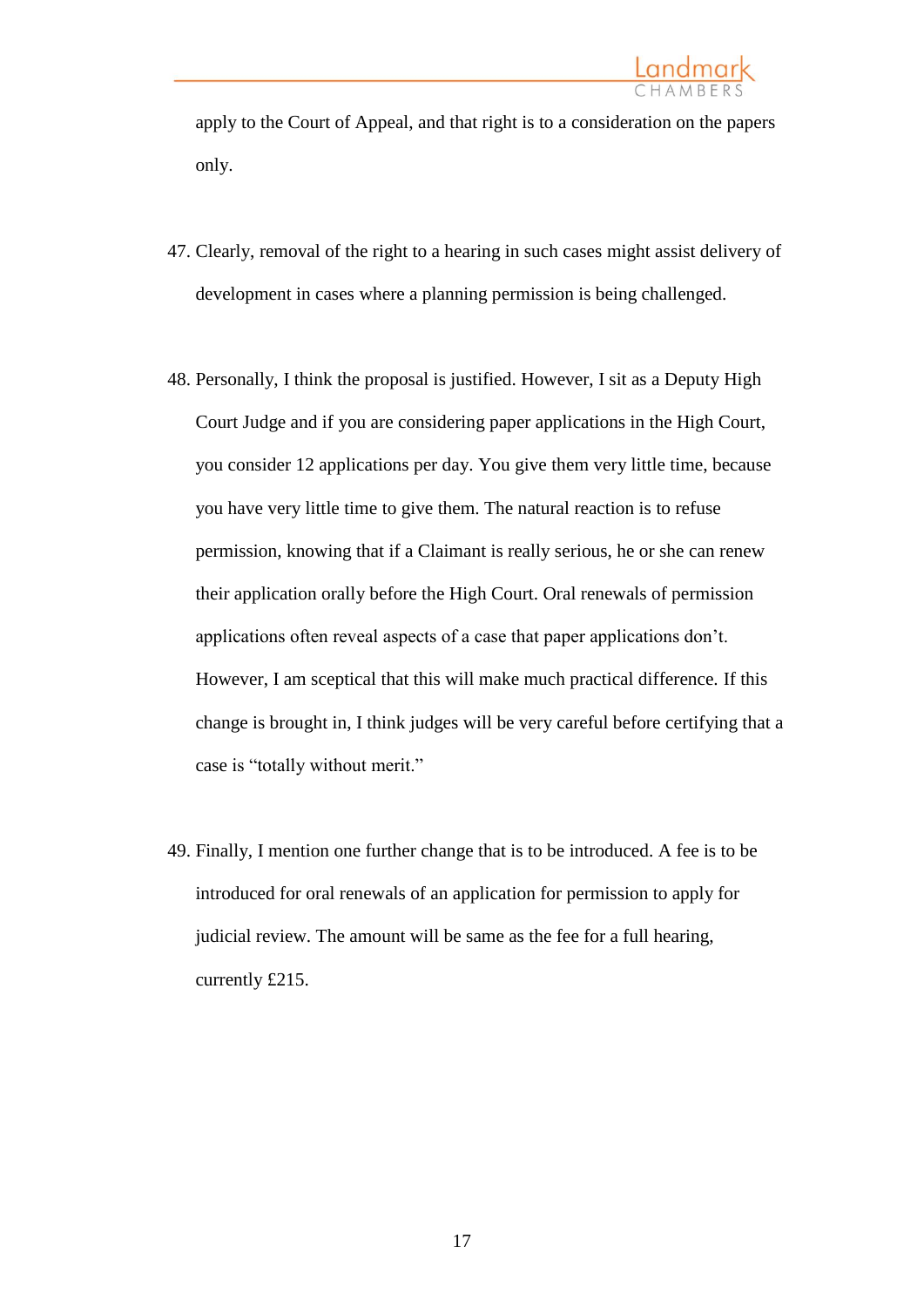

#### **PERMITTED DEVELOPMENT RIGHTS**

- 50. Now for the people who can circumvent all the above, and do without a new planning permission at all. On  $24<sup>th</sup>$  January 2013 the Government announced that it is to change permitted development rights, to allow change of use from B1(a) offices to C3 residential (as well as changes within class A). The changes are to come into effect next Thursday,  $30<sup>th</sup>$  May, via the Town and Country Planning (General Permitted Development) (Amendment) (England) Order 2013. The office to residential permission will last for the next three years.
- 51. The idea, of course, is to secure more housing development, which most people would say is much needed.
- 52. But there are some catches.
- 53. To begin with, Local Planning Authorities have been able to apply to apply for exemption on two exceptional grounds;
	- (a) loss of a nationally significant area of economic activity;
	- (b) substantial adverse economic consequences at the local authority level which are not offset by the positive benefits the new rights would bring.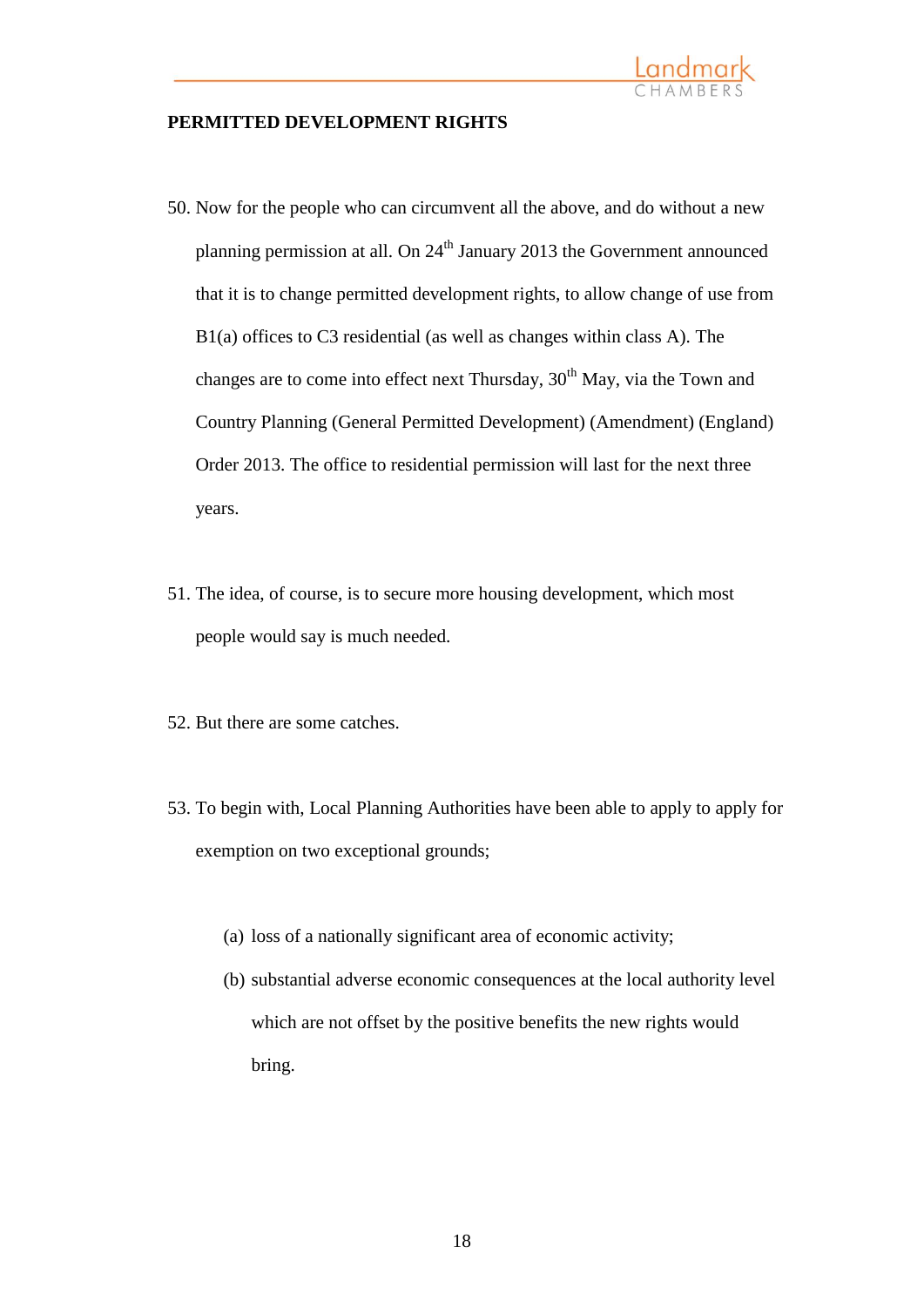- 54. Next, this covers change of use only, so that if the residential developer wanted to re-clad the office building, planning permission would be necessary.
- 55. Further, the right to change the use is subject to a "prior approval procedure" in relation to transport and highway impacts and contamination and flooding risks.
- 56. Government said that exemptions would be granted only in exceptional circumstances. I understand that 30 of the 33 London Boroughs and seven of the eight largest cities outside London sought an exemption to this rule on grounds of exceptional economic circumstances. However, only 17 local authorities gained exemption for either some or all of their area. The London Boroughs in part of whose area the Central Activities Zone or Tech City falls were all granted exemption for those areas, as were Kensington and Chelsea (for all of its area), Tower Hamlets (for areas in the Isle of Dogs) and Newham (for the Royal Docks Enterprise Zones).
- 57. I awaited with fascination the outcome for Westminster, in particular Mayfair. I spent much of my time in the late 1980s appearing for the Council to try to force the change of use of Mayfair houses back to residential, on the expiry of their post war office permissions. It will be a rich irony if Westminster now seeks to defend its Mayfair offices against the depredations of the *residential*  developers!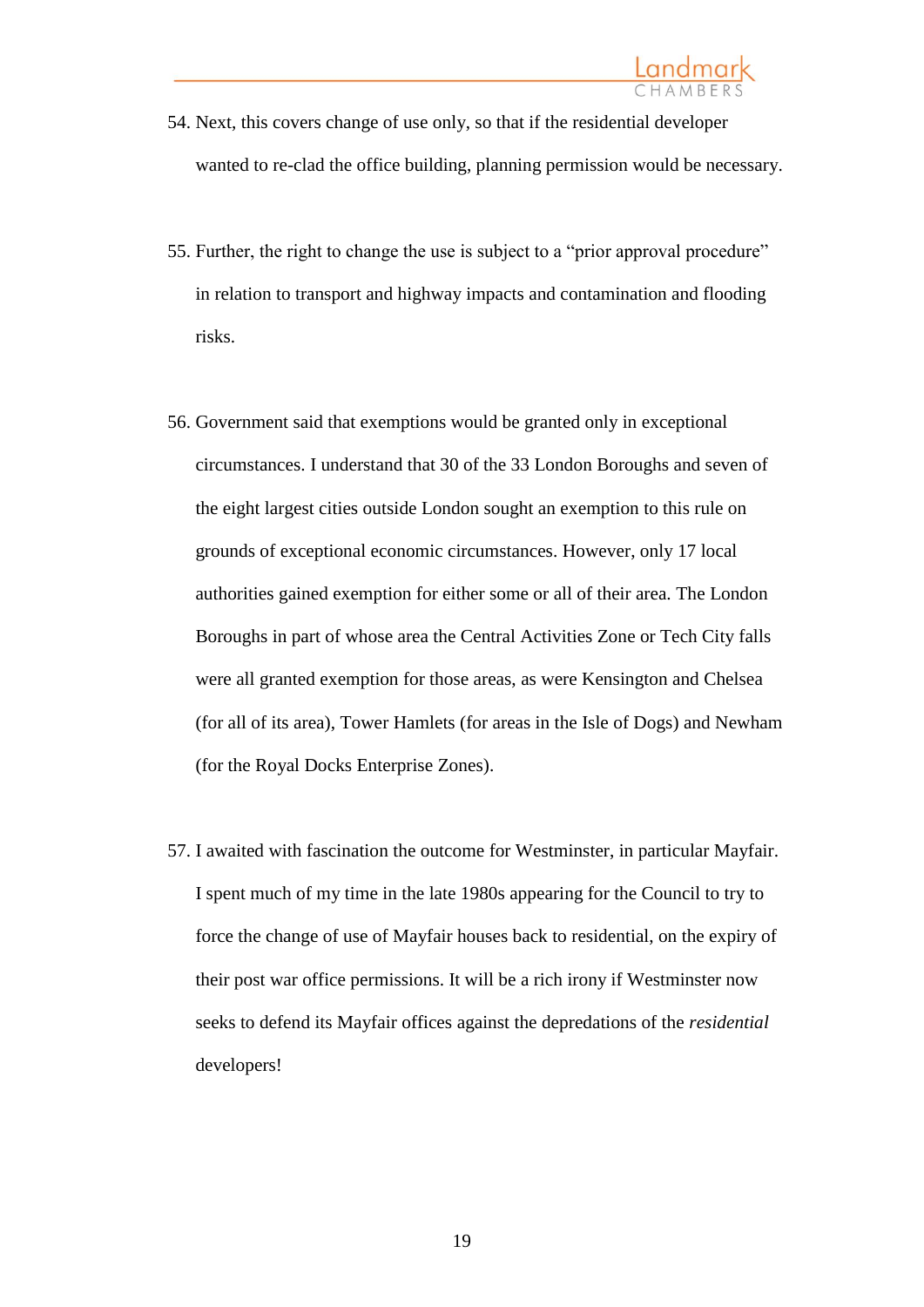58. If a Council has not been granted exemption in its area, to what extent could it frustrate the change of use by refusing planning permission for external alterations? I think Councils would need to be very careful. The Secretary of State on appeal would wish to be sure that any refusal of consent was on the ground of valid design/townscape reasons, and not just a ruse to defeat the change of use.

#### **AND FINALLY………THE TRIUMPH OF THE NPPF?**

- 59. It is now over one year from the publication of the NPPF. We know (Annex 1) that the anniversary was meant to be significant. That is because for a year after the publication date, decision takers could give full weight to relevant policies adopted since 2004, even if there was a "limited" degree of conflict with the Framework, and after that, the weight to be given to such policies is to depend on their consistency with the Framework. What does that mean? Paragraph 14 of the Framework tells us that where the development plan is out of date, planning permission should be granted unless adverse impacts would demonstrably outweigh the benefits, when assessed against the policies in the Framework.
- 60. So much for what the Framework says. Will the anniversary make any practical difference? Any prediction by me or anyone else is almost bound to be wrong.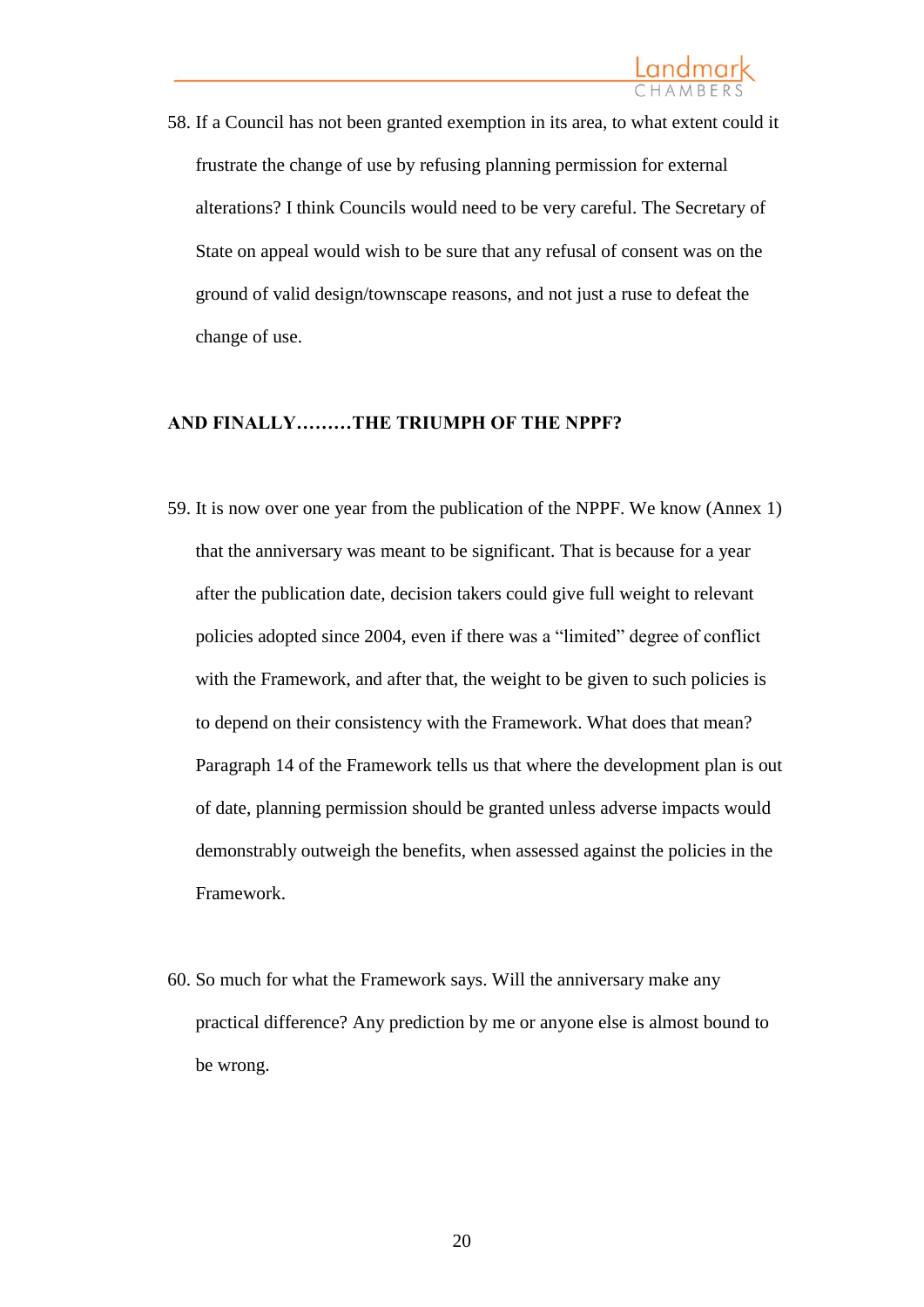- 61. There are very few Local Plans that can be described as being "up to date" in the sense of being produced in the light of the NPPF. Further, in the speech I mentioned at the start of this talk Nick Boles seems to suggest that if Councils do not produce realistic housing policies in their development plans, the presumption in favour of sustainable development will take over and permission will be granted for new development. But how is the Secretary of State to assess how "credible" local housing policies are? And is it really to be supposed that Inspectors will grant permission for housing on green field land more freely than before, in the absence of targets against which to measure the housing figures in development plan policies?
- 62. Having said that, I think there are some areas where the anniversary may make a practical difference. Let me give one example, although (unless someone tells me London is built on coal and not clay as I had always thought) it will make no difference in London.
- 63. National policy on opencast coal mining was formerly governed by MPG 3. That document contained policies which *according to some Local Authorities* (though not my clients UK Coal) provided that local residents' views on applications should normally have priority, even on appeal. Development Plan policies were framed based on MPG 3. The NPPF revoked MPG 3, and its own policy in opencast coal does not contain the paragraphs which were said to give preference to local views.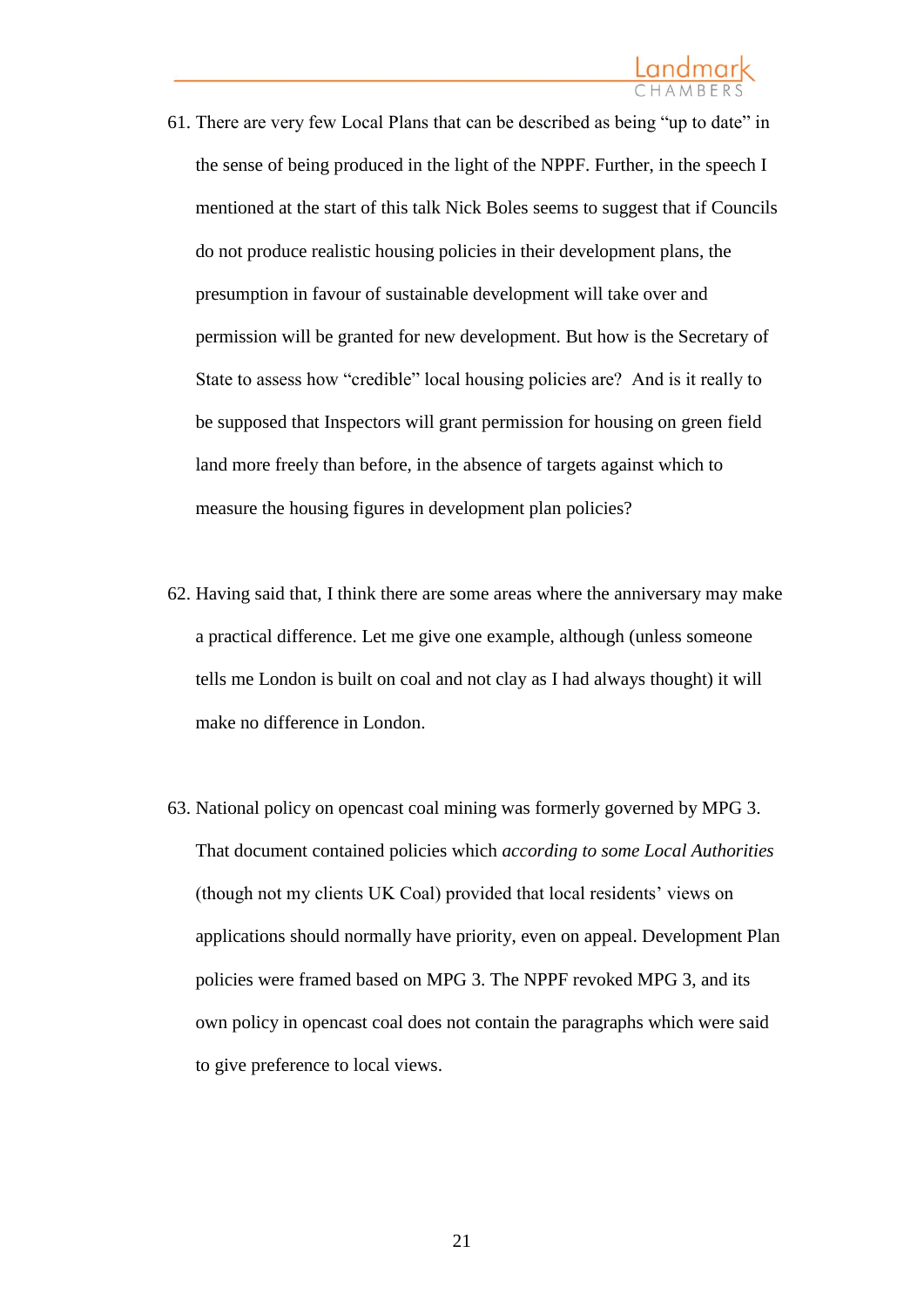

- 64. After the anniversary, I think it will be easier for my clients to argue that local policies providing for preference for residents' views should be ignored.
- 65. I have no doubt there are other examples, and perhaps some of them will be slightly more relevant to London!